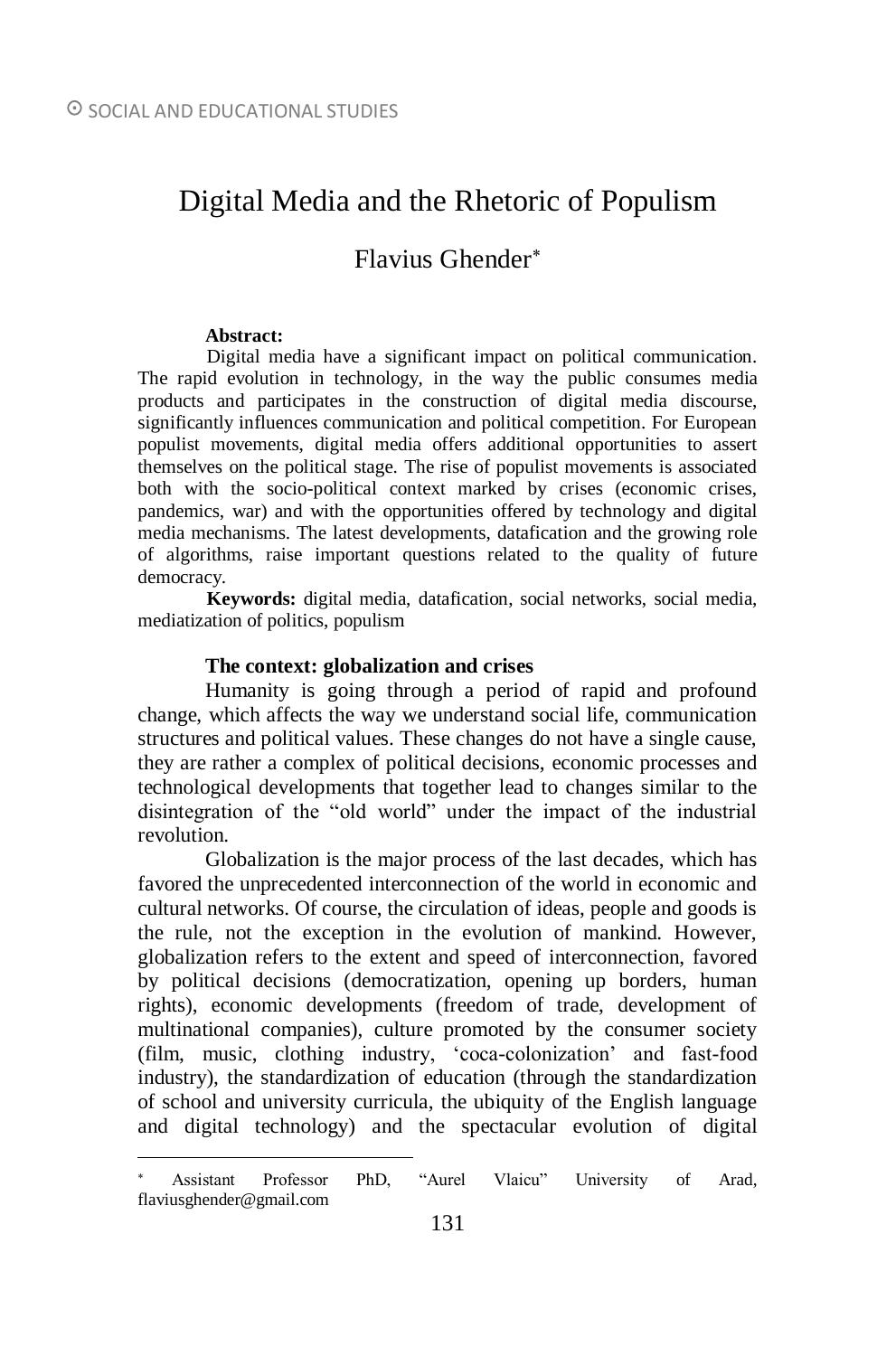technology (Held, McGrew, Glodblatt, Peratton, 1999; Rodrick, 2018). The changes are so profound that in recent years the issue of redefining the role of nation-states and the systems of legitimacy of political power has been raised (Ghender, 2018).

Globalization, understood as an unprecedented interconnection on a global scale, has many benefits and opportunities, from easy access to goods and services to the imposition of values such as democracy and human rights as an international standard. On the other hand, rapid changes are likely to generate anxiety and fear (Rodrick, 2018). Many people see their traditional lifestyle, cultural or national identity, jobs threatened. Others accuse the exploitation and unfair distribution of profits of globalization. Fear of the effects of globalization has provided significant growth potential for anti-system, nationalist or populist political movements.

### **Populism: "true people"** *vs.* **"corrupt elite"**

In a strong statement, Cas Mudde (2004) announced the *"populist Zeitgeist"*: populism has become a mainstream ideology in Western democracies in the last decades. The collapse of traditional left – right cleavages in old and new democracies along with economic and pandemic crises provided new opportunities for populist movements with a wide range of characteristics across different political cultures. At the heart of the populist approach is the radical distinction between *"corrupt elite"* and *"the people"* (Mudde, 2004: 543). The main features of populist movements are the claim that they are the only true representatives of the people, the tendency to identify or invent an *"enemy of the people"*, the anti-elitism and the anti-establishment rhetoric, and the hostility to pluralism (Müller, 2017). Populists present themselves as political currents started from the citizens in order to refresh democracy.

For Mazzoleni and Bracciale (2018: 3), populism is:

a general, abstract concept about politics and society that is open to a diverse set of more concrete political ideas and programs, depending on both national and historic contexts. The core features that distinguish it from other ideologies are: (1) the centrality of the idea (or of the ideas) of the people, around which populists try to create a new social identity among citizens in order to unite them and generate a sense of belonging to an imagined community; and (2) the construction of 'the others' as counterparts taking the form of elites and/or outgroups against which the people affirm their preeminence.

Populist movements claim to be fighting for the sovereignty and the empowerment of the *"the true people"* (Deiwikis, 2009; Müller, 2017; Cox, 2017). In populist rhetoric, *"the people"* is a concept with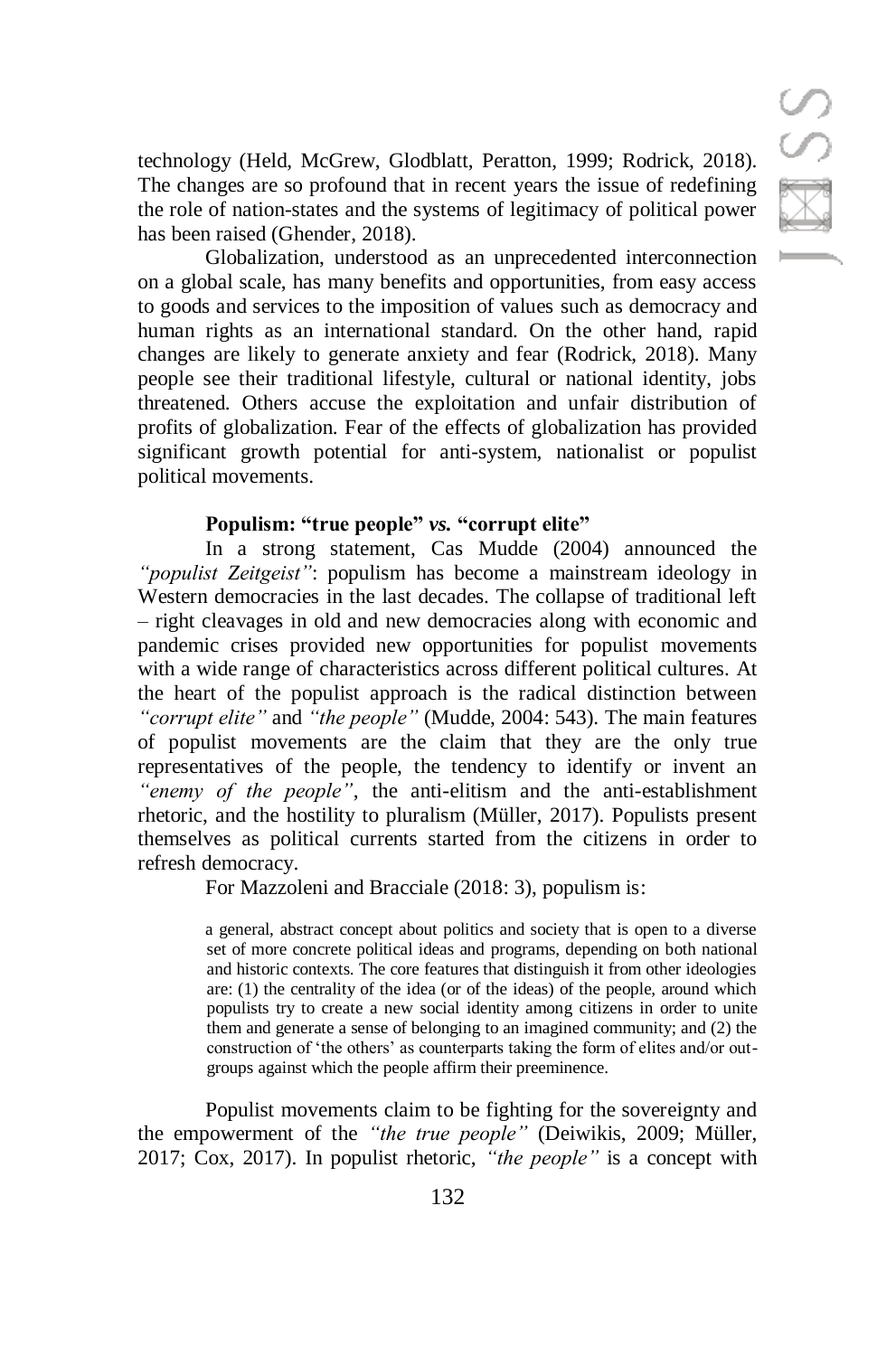## $\odot$  SOCIAL AND EDUCATIONAL STUDIES

many meanings, related to a social class, a national or ethnic group, imagined as homogeneous, always opposed to privileged groups (politicians, multinational companies, rich people, immigrants, minorities). The populist rhetoric is chameleonic, changeable and malleable, this is why it manifests itself differently depending on the political culture and the specific context of each political system. In Western democracies predominates right-wing populism oriented against immigrants and minority cultures. The context that favors this type of populism is related to economic crises and the fear of people losing their jobs or cultural identity. In Eastern Europe and Latin America, left-wing populism is predominant, directed against economic elites and foreign multinational companies. In this case, populists blame foreigners and corrupt elites for poverty and backwardness.

#### **News ecosystems and datafication**

Internet technology has evolved rapidly in recent decades, passing from Web 1.0 (web sites, few content creators and top-down model of communication), accessed form desktop to Web 2.0 (social media, growing interactivity, user-generated dynamic content and interoperability), accessed from smartphones, heading to Web 3.0 (growing role of database and algorithms in connecting information and knowledge, semantic web, artificial intelligence), accessed from more integrated devices.

The overwhelming effects of technology and the Internet on human behavior have been the subject of numerous interdisciplinary studies. Psychologists have defined a new field of interest, cyberpsychology, and are studying the effects of internet on the human brain, on the construction of identity and behavior in society (Katzer, 2018). The research of social scientists is complicated by the very rapid evolution of technology and the way people use the internet. However, we can already distinguish between "digital natives", the generation that grew up connected to the internet, and "digital immigrants", those who have adapted to the life in network on the go (Aiken, 2019). Views on the influence of the Internet on human psychology range from concerns about *"digital dementia"* (Spitzer, 2020) to more balanced approaches that require adaptation to a new reality (Katzer, 2018; Aiken, 2019).

In the field of communication, new technologies and digital media have changed the way news are produced, received and understood. CW Anderson (2016: 412) theorized the concept "news ecosystems", since:

> news production no longer takes place within any one organizational center of production but has become increasingly dispersed across multiple sites, different platforms and can be contributed to by journalists based in different locations around the world or on the move". He defined news ecosystems as "the entire ensemble of individuals, organizations, and technologies within a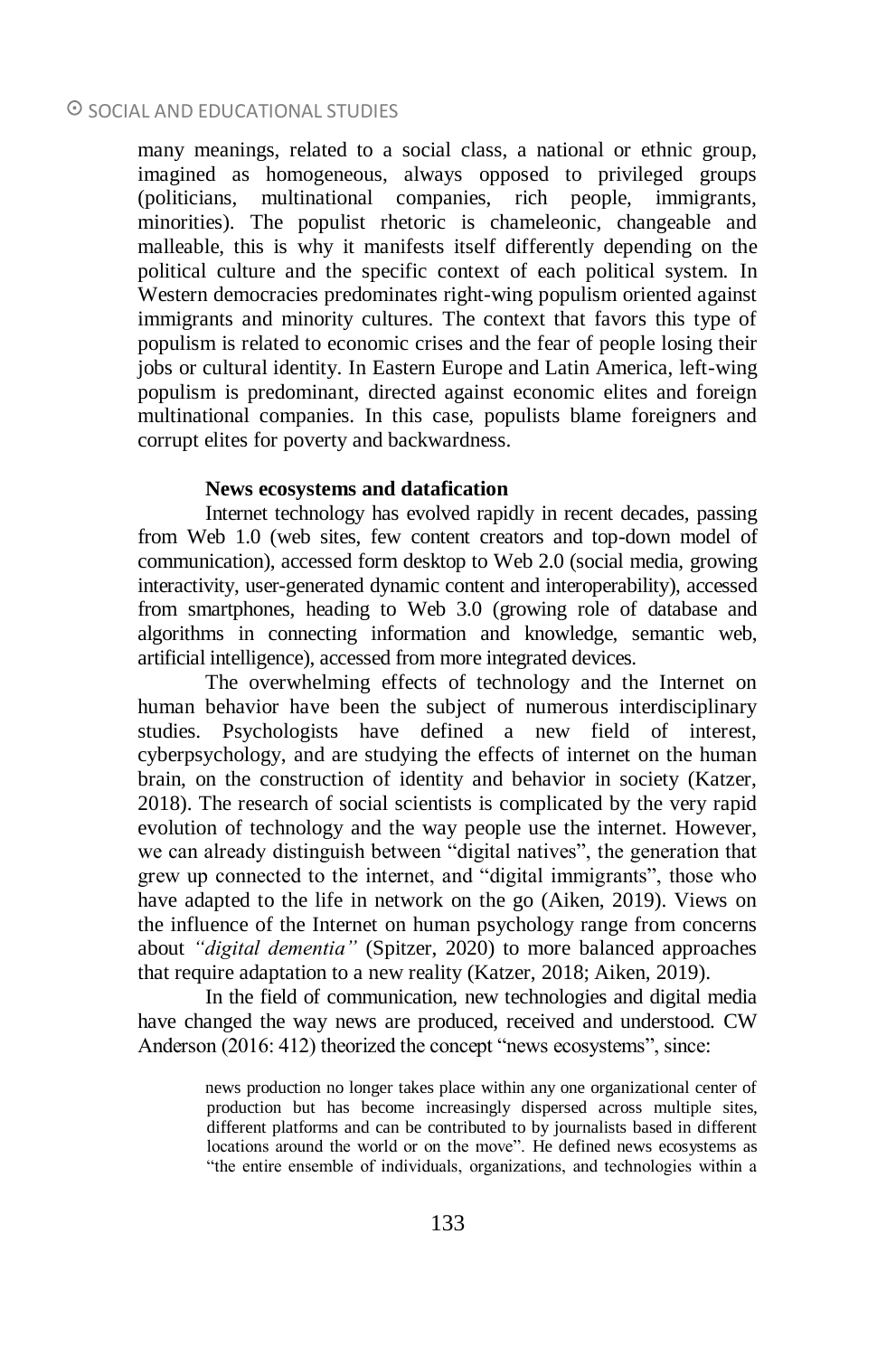S

particular geographic community or around a particular issue, engaged in journalistic production and, indeed, in journalistic consumption.

Anderson pointed out that studying news ecosystems is not a strategy only for the digital age, but now it is more relevant because the boundaries of news production are *"blurring online"* and the *"news travels extremely quickly across digital space."* Andreson's concept is inspired by biology: the approach sees no meaningful distinction between the natural and technological world, and does not place the human at the center of media system.

Andrew Chadwick (2013) suggested the concept *"hybrid media"* in order to understand the mass media and the new digital media into an indissoluble whole. The new reality implies more complex relations between media, politics and citizens (Esser, Pfetsch 2020: 6). The focus is on the message diffusion across digital and physical space, "activating particular nodes (human and non human) along the way. The overall perspective is simply different, focusing more on traveling news and informational items rather than on constellations of organizational actors distinguished by their rough technological type" (Anderson, 2016: 419). Anderson argued that digitization changes the dynamics of news but there are also other factors of major importance to be considered: journalists, activists, public relations workers.

Digital media ecology is a mix of old and new media, across different platforms. "Viral" posts on social media have often as a starting point broadcast media. Users usually alternate between social media (Facebook, Instagram), traditional media, smartphones (Whatsapp, Telegram), texting and other forms of information sharing (Tufekci, 2014: 509).

Social media broke with the sender-receiver asymmetry and the and the role of gatekeepers and established interactive relations with the public. The *"new media logic"* refers to new rules of production (more individualized forms of media production), distribution (the logic of virality, popularity) and usage (social media platforms are bound less to geographical criteria and more to communities of peers and like-minded others) (Mazzoleni, Bracciale, 2018: 3). Mazzoleni and Bracciale wrote that in the network media logic, populist leader's linkage with their constituencies is entirely disintermediated, the production of contents is free from being filtered by journalists.

Changes in communication are well captured by the concept *"mediatization of politics"* – the process of convergence between media logic and political system. In the classical model of communication, political actors generated messages filtered and intermediated by mass media. Mediatization of politics model is characterized by the dynamic interaction between political actors and mass media: political actors need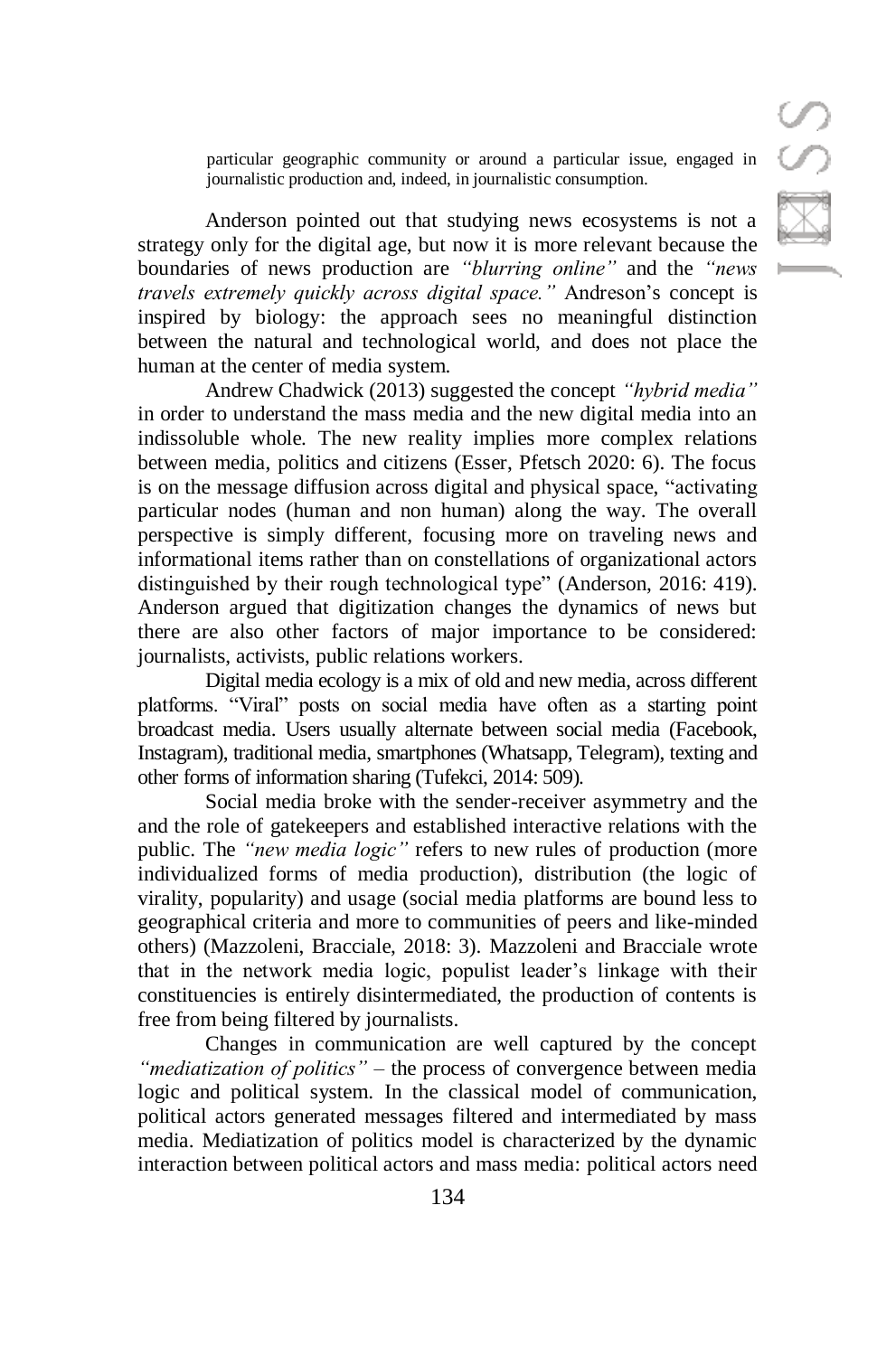to adapt to the media logic, generate messages taking into account the preferences of the public and the reaction of the media. Mediatization refers to a process in which media became increasingly influential and integrated into society, distinct from the more neutral concept of mediation, which refers to communication through media. For Strömbäck and Esser (2014: 246), mediatization of politics is "a longterm process through which the importance of the media and their spillover effects on political processes, institutions, organizations and actors has increased". They identified as essential features of the mediatization of politics 1. a long-term and dynamic process; 2. the essence of mediatization is increasing importance and influence of media; 3. mediatization affects all parts of politics; 4. many of the media-related influences may be indirect rather than direct, and result from how political actors adapt to the media. For Mazzoleni and Bracciale (2018: 8), the indicators of mediatization of political communication are the individualized form of populist communication via social media, its popularity-geared inclination, its disintermediated nature and its fostering like-minded communities.

Technology brings unprecedented opportunities to gather data, information about people's behavior and preferences. Everything we do online creates a digital identity that can be tracked and analyzed. This new reality, described as *"datafication"*, opens up huge opportunities for micro-targeting using algorithms. Datafication seems to be the main feature of web 2.0 and web 3.0. Guerrero-Solé, Suárez-Gonzalo, Rovira and Codina (2020: 5) observed that "the datafication of people's interactions with and within platforms has expanded to almost every corner of social reality" and the growth of "big social media big data".

Zeynep Tufekci (2014: 505) wrote about social media big data and their impact on human behavior:

> thanks to digital technologies, more and more human activities leave imprints whose collection, storage and aggregation can be readily automated. In particular, the use of social media results in the creation of datasets which may be obtained from platform providers or collected independently with relatively little effort as compared with traditional sociological methods.

Now, marketers can observe social phenomena at a previously unthinkable level, for the author cited the emergence of big data analyses "has had impacts in the study of human behavior similar to the introduction of the microscope or the telescope in the fields of biology and astronomy: it has produced a qualitative shift in the scale, scope and depth of possible analysis" (Tufekci, 2014: 505).

Politicians and professional marketers can use huge database (ideas, reactions) to send different messages to different members of audiences, in accordance to their preferences. Political marketing today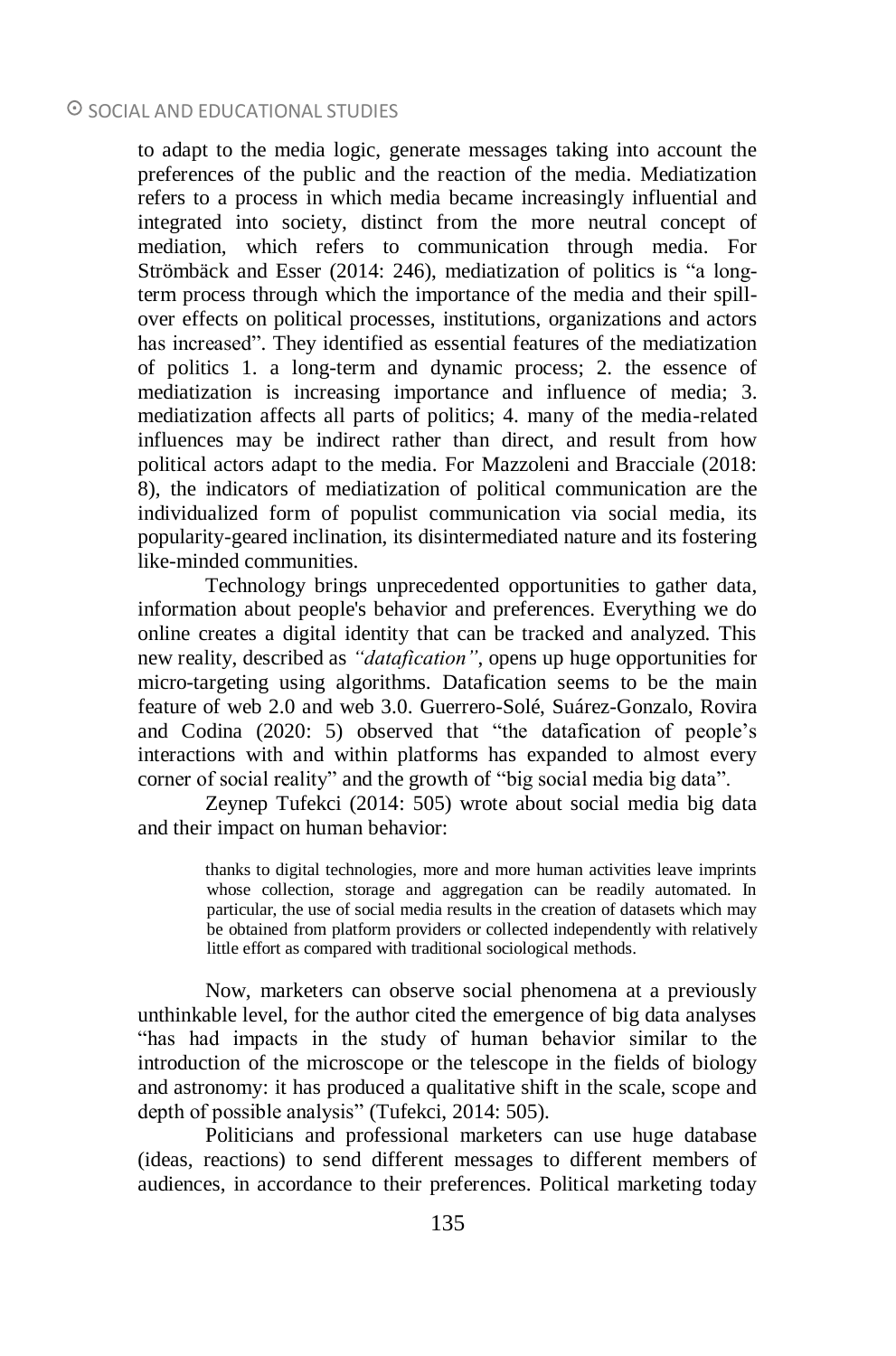means the use of computational methods to win elections, data-analysis techniques and the construction of accurate algorithms. Of course, the effects of these trends on the quality of democracy are a controversial issue. Marketers say that the general interest is well served, since people's preferences matter, they are taken into account in the most serious way. On the other hand, skeptics consider citizens a hopeless victim of algorithmic manipulation campaigns and the microtargeting based on datafication a threat to democracy.

Social media are considered "increasingly powerful curators of news and political content" (Edgelrly, Thorson, 2020: 189). The logic of social networks like Facebook (algorithms included) encourages personalization and fragmentation of media audiences. Edgelrly and Thorson (2020: 189) wrote that "platform-initiated changes to algorithms and newsfeed features can open, or close, the floodgates of visitors to news media websites; the social actions of digital media users are increasingly tracked and turned into data for use in shaping future content visibility – and to classify users for sale to political advertisers". Also, they observed the "increase in datafication", "the process by which our social actions are translated into data for use in algorithmic prediction and behavioral tracking".

Datafication is at the very heart of social networks business logic: provides free services in exchange for personal data, offered for processing to the advertising industry. Recent developments, which increasingly assert the role of algorithms (understood as simple mathematical models that provide criteria for sorting and distributing information) and datafication are a dream come true for marketers. As they intuited very well, through the use of algorithms and big data, they can learn more about human behavior and preferences than people know about themselves. Of course, this new reality raises important issues, including the concern that the digital space, apparently characterized by openness and freedom of information and expression, can become a space for soft control and manipulation. Using big data, a small number of people can build and manipulate algorithms to control the flow of information on an unprecedented scale. That is why public institutions like governments or EU are working harder and harder for a legislative framework that ensures the transparency of how social networks work.

#### **Digital media, fertile ground for populist movements**

Digital media changed the rules of political communication and provided a wide range of tools to political actors and marketers. The changes in political communication are so profound that we can talk about the emergence of a new political culture, characterized by low trust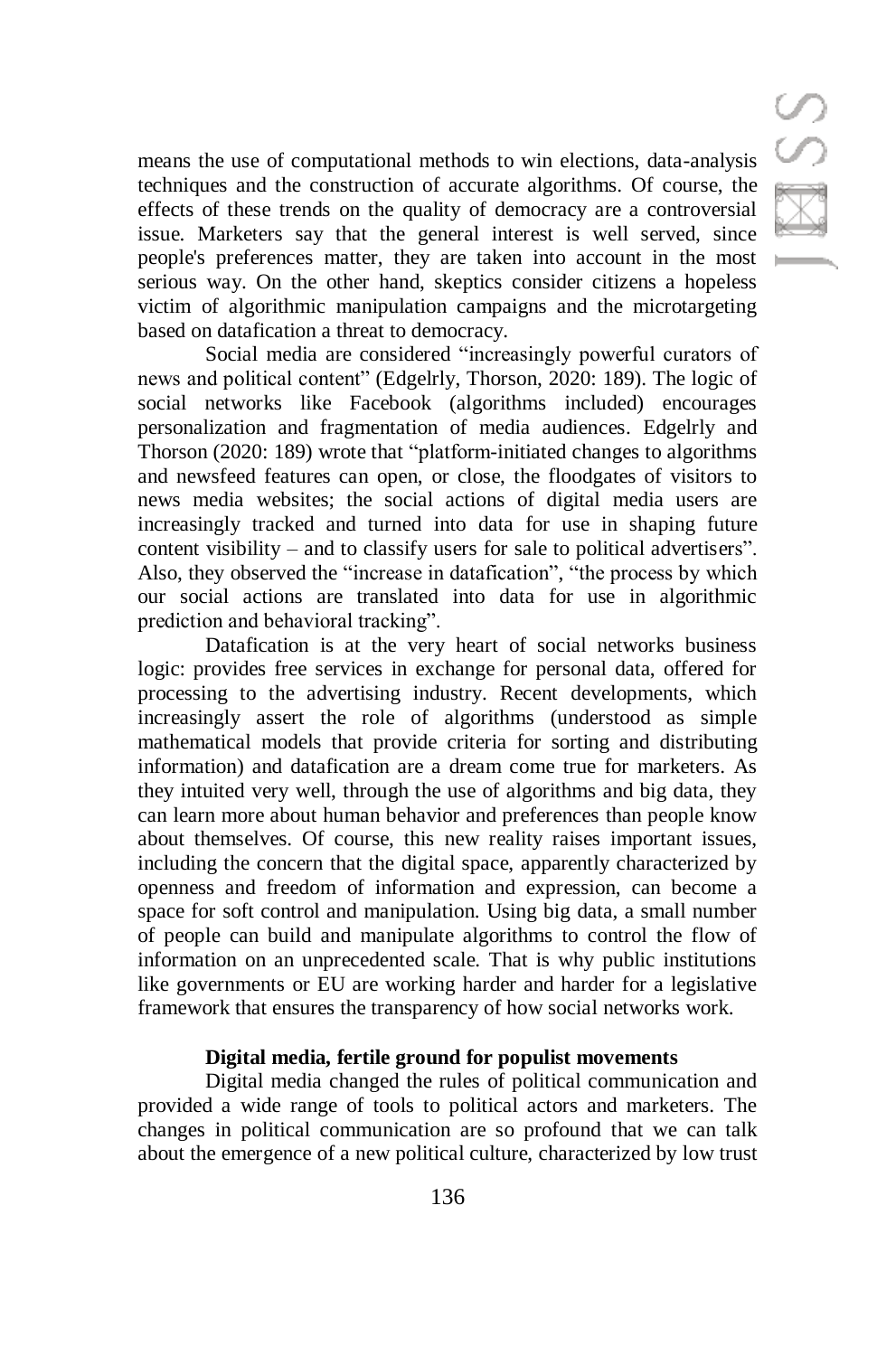in institutions and political apathy, the erosion of left – right political competition pattern, the decline of traditional political parties, growing electoral volatility and the emergence of new political leaders.

Infotainment has become a central feature of contemporary mass media, making unclear the boundaries between information and entertainment. Political debate is focused more on personalities who highlight their human stories than on governing platforms or political ideologies, since the logic of online digital media boosts the already highly personalized political communication.

Online media provide political as well as media actors with more direct connections to the people, which is consistent with populists claims to represent, advocate, and speak on behalf of the people. Blassing, Ernst, Büchel, Engesser and Esser (2018: 5) wrote that "the role of the media is crucial to understanding populist communication as well as the rise and success of recent populist political actors". They rightfully observed that both the internet and populism have been regarded as potential correctives as well as potential threats to democracy.

The relationship between the media and populism is complex, we can distinguish between media populism and populism by the media. Mass media can be a gatekeeper of populist messages, can neutrally disseminate populist messages or they can oppose and criticize populist actors (Blassing, Ernst, Büchel, Engesser, Esser 2018: 2).

Populist actors rely both on critical and supportive visibility assured by journalists. Mass media can assume three roles in the mediatization of populist actors: gatekeepers, interpreters, and initiators. A cross-national study on this issue shows that

> both media factors (e.g., tabloid orientation) and political factors (e.g., response of mainstream parties) influence the extent and nature of populism in the media. Although newspapers in most countries do not overrepresent populist actors and tend to evaluate them negatively, we still find abundant populist content in the news. Several media outlets like to present themselves as mouthpieces of the people while, at the same time, cover politicians and parties with antiinstitutional undertones (Wettstein, Esser, Schulz, Wirz, Wirth, 2018: 476).

Blassing, Ernst, Büchel, Engesser and Esser (2018: 5) pointed out that online news strategy is strongly influenced by readers due to direct feedback (in the form of likes, shares, comments).

Direct communication of political parties through social media diminishes or even cancels the gatekeeper mechanisms that traditional media have. Online media provides new actors (politicians, influencers) the opportunity to enter the news cycle and to gain audiences: this feature favors populist parties, because it emphasizes the anti-elitist characteristic.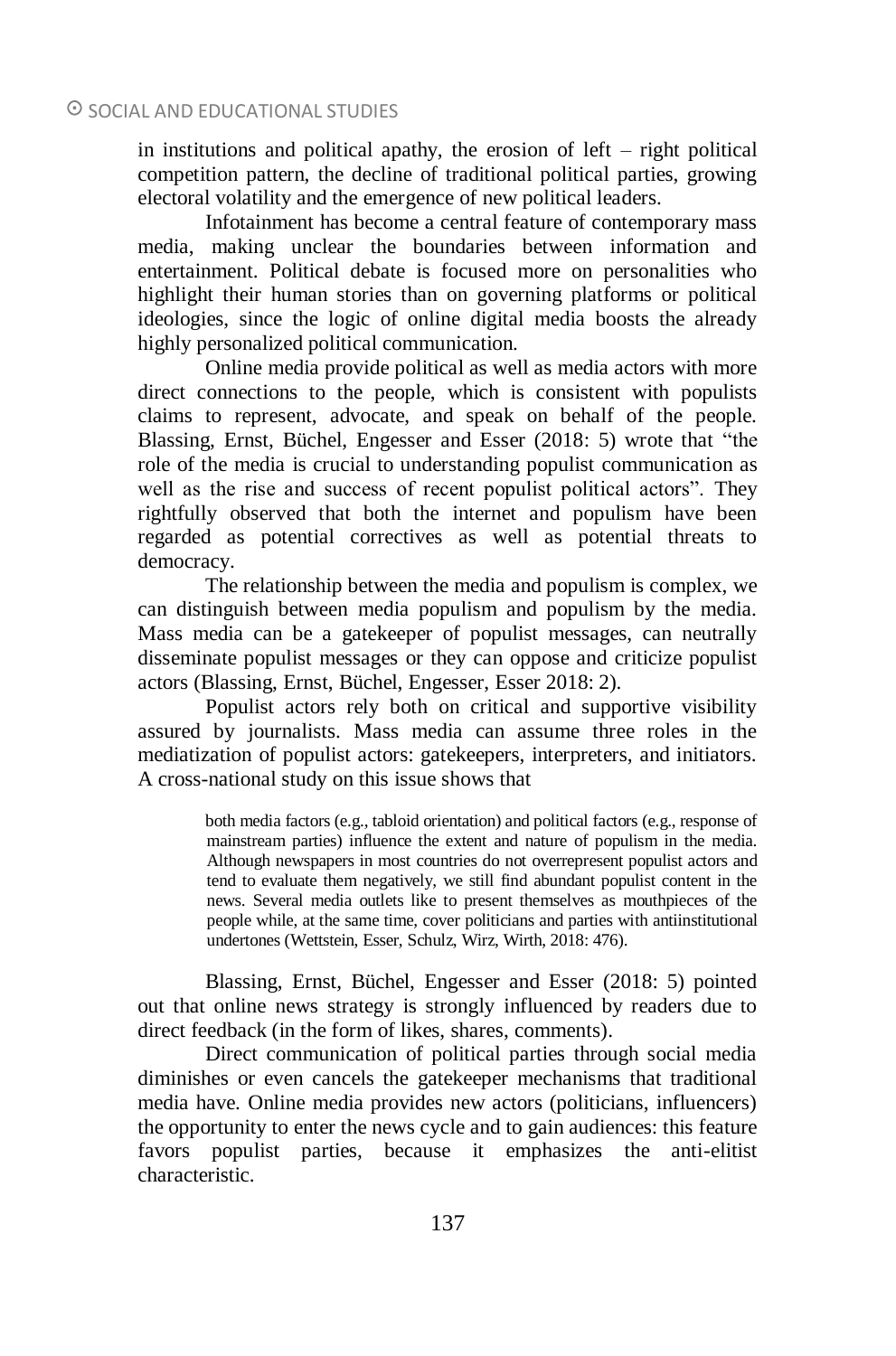Online outlets of TV channels and newspapers keep traditional logic but are also influenced by network media logic, that is the reason why they are more likely to promote populist messages. As Blassing, Ernst, Büchel, Engesser and Esser (2018: 5) wrote, "this may render online news media more susceptible than traditional print media to populist messages by political or other actors, as network media logic has been described as beneficial for populist communication".

Social networks like Facebook are the fertile ground for *"counterpublic spaces"*, subsets of public opposed to mainstream ideology, with a support for anti-establishment messages. The social media mechanisms offer to populist politicians and influencers more freedom to attack targets (political parties, public institutions, different groups), mainly because of disintermediation and as an effect of traditional gatekeeper dissolution. Psychologists specializing in evaluating the changes produced in virtual reality have shown that anonymity or the illusion of anonymity eliminates moral barriers and amplifies aggression (Katzer, 2018; Aiken, 2019). Communication on social networks tends to be even more personal and emotional, very suitable for populist style of communication. Social networks offer a great freedom of language, which allows populist actors to use often vulgar language, unfounded accusations, using unverified data to discredit their opponents, exploiting anxieties and fears.

In addition to anti-elite messages, the populist accuses mainstream media of serving the interests of the political establishment. In this context, social media are seen as a democratic agora, freed from censorship. From this point of view, there is a natural link between populist movements and social media: the attempt to re-build direct and participative democracy.

One of the most recent and interesting research topics is related to how big data and algorithms are used in political communication in general and in the construction of populist messages in particular. Guerrero-Solé, Suárez-Gonzalo, Rovira and Codina (2020: 1) theorized *"data-driven populism"*, since the populists "can make use of real-time data-driven techniques to develop successful communicative strategies addressed to mass audiences". Data-driven populism finds ideal environment in social networks and use network analytics to adapt its discourse to the common shared beliefs and preferences of the public. They pointed out that:

> the evolution of media technologies and the popularization of social media have helped populism to develop itself free from many of the constraints of traditional mass media. In particular, social media have allowed populist parties to bypass media institutions and traditional gatekeepers and have given it the possibility to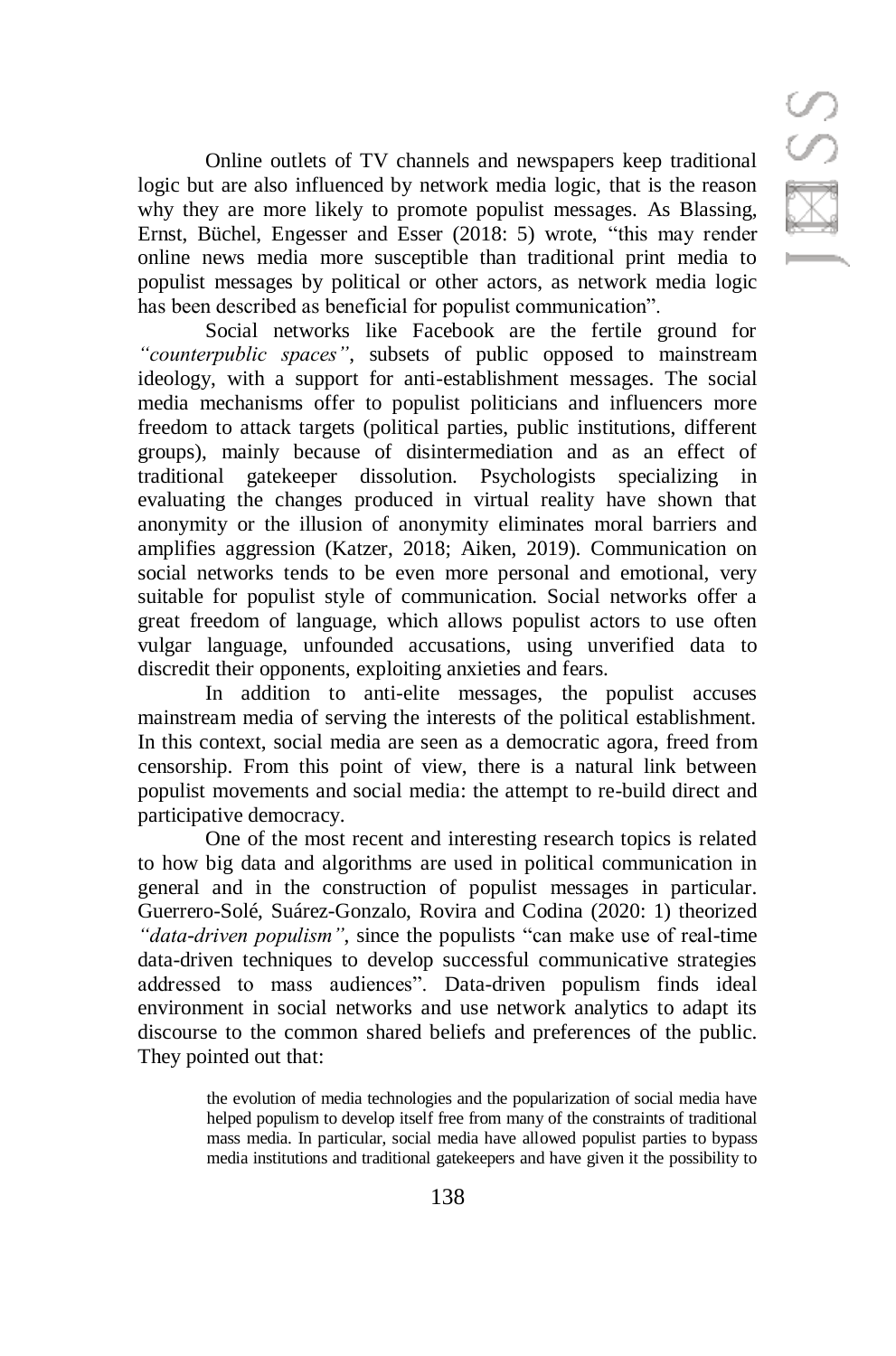communicate with citizens without mediation. Since the logics of mass media and network media are completely different in terms of production, distribution or media usage, it may be argued that with social media, populism has entered a new stage (Guerrero-Solé, Suárez-Gonzalo, Rovira, Codina, 2020: 2).

They concluded that political actors have affordable access to public freed from the mediation of gatekeepers "and communication with voters can be done at human level by means of personalization and targeting like-minded others" (Guerrero-Solé, Suárez-Gonzalo, Rovira, Codina (2020: 4). Using "big data", populism take advantage of computational politics, social media listening and social network analysis.

# **Conclusion**

The rise of populism is linked to socio-political conditions such as low credibility of public institutions and traditional political parties. Populist themes and rhetoric have to some extent infiltrated the agenda of mainstream political parties.

However, the logic of digital media and social media, oriented to controversial and newsworthy content, is a fertile ground for populism. The hybrid media ecosystem emerged under the impact of digital communication is characterized by hyper-mediatization of populist communication.

Social networks are the main tools of the new populism movements all over the world. The populist rhetoric, with emotional tone, spectacular and simplistic content, conflict-oriented messages fit the logic of online communication. Populist movements seem to avoid barriers to protecting the public more effectively and to take advantage of the new trend in technology and communication better than traditional political parties.

Digital communication allows unprecedented processing of personal data through algorithms used by social networks. Big data and algorithms are the new fundamental landmarks of political communication. Populist movements seem well equipped and prepared to use these new opportunities to adapt their versatile and malleable discourse to the preferences of the electorate. Digital populism or datadriven populism are expressions used to describe new assertion strategies in the context of technological change.

The symbiosis between populism and the media represents a central aspect of contemporary democracies. Both populism and digital media, especially social networks, present themselves as corrective to the democratic system. They claim to build a digital agora characterized by freedom of expression and fair representation of ordinary people, removing barriers imposed by corrupt elites. On the other hand, many researchers are concerned about the potential of populist movements to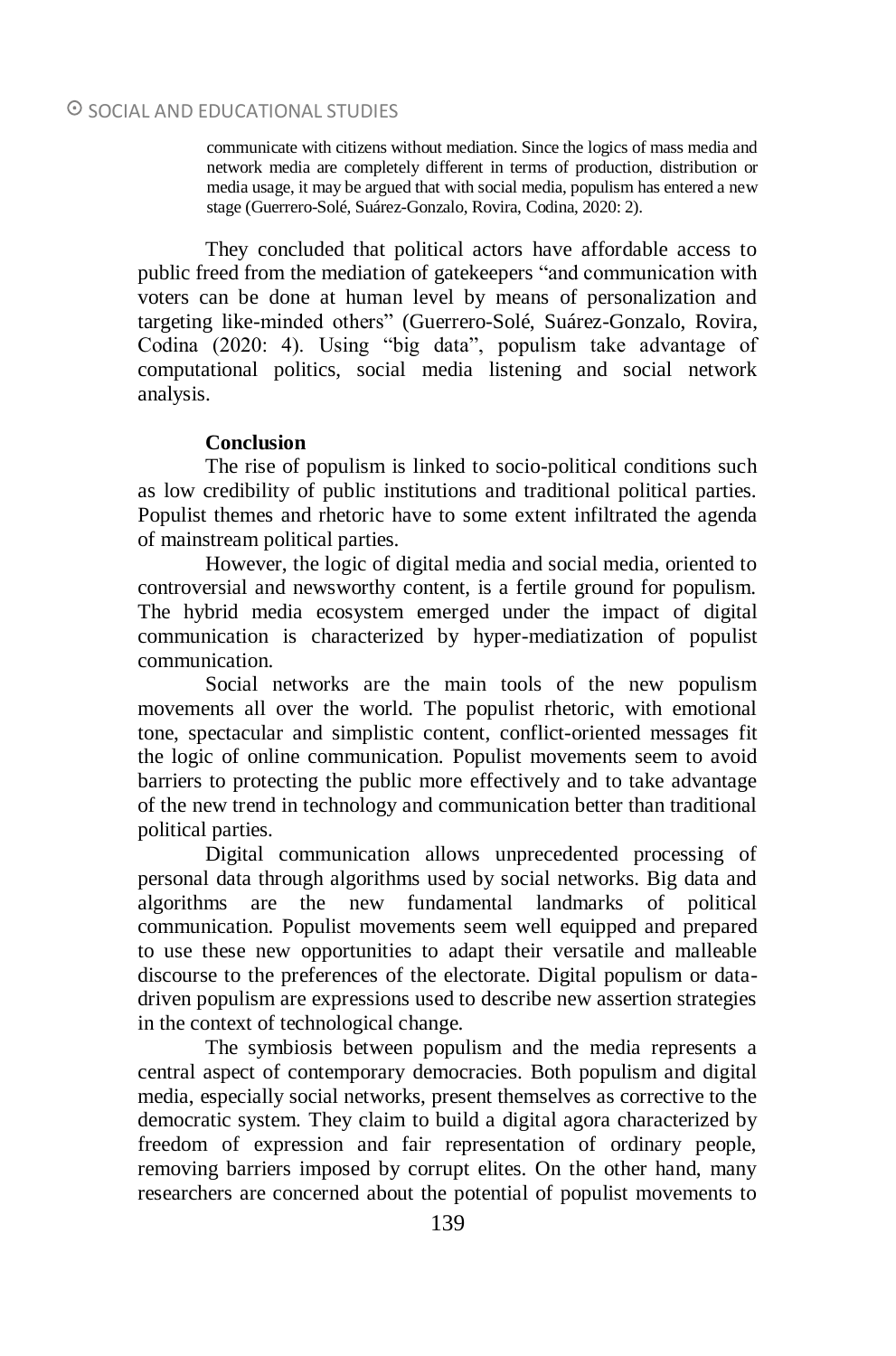generate conflict and promote hatred and discrimination. From this point of view, populism is a threat rather than a corrective to democracy.

Facing profound changes in technology and political culture, worldwide democracies must find an appropriate response. The major challenge is to use and control technology to guarantee fundamental freedoms and to improve the quality of democracy.

#### **REFERENCES:**

Aike, Mary, *The Cyber effect. Psihologia comportamentului uman în mediul online (The Cyber Effect: A Pioneering Cyberpsychologist Explains How Human Behavior Changes Online),* București, Editura Niculescu, 2019

Anderson, Christopher Wright, *New Ecosystems*, in Tamara Witschge, Christopher Wright Anderson, David Domingo and Alfred Hermida (edited by), The SAGE Handbook of Digital Journalism, SAGE Publication, 2016.

Barandiarán, Xabier; Unceta, Alfonso and Peña, Simón, *Political Communication in times of a New Political Culture*, Icono 14, 18 (1), 256-281, 2020, doi: 10.7195/ri14. v18i1.1382.

Blassing, Sina; Ernst, Nicole; Büchel Florin; Engesser, Sven; Esser Frank, *Populism in Online Election Coverage*, Journalism Studies, 2018, DOI:10.1080/1461670X.2018.1487802

Chadwick, Andrew, *The hybrid media system,* Oxford, Oxford University Press, 2013.

Cox, Michael, *The rise of populism and the crisis of globalisation: Brexit, Trump and beyond.* Irish Studies in International Affairs, 28. pp. 9-17, 2017.

Deiwiks, Christa (2009), *Populism*, [http://www.livingreviews.org/lrd-2009-3,](http://www.livingreviews.org/lrd-2009-3)  2009.

Edgerly, Stephanie; Thorson, Kjerstin, *Political Communication and Public Opinion: Innovative Research for the Digital Age*, Public Opinion Quarterly, Vol. 84, Special Issue, pp. 189–194, 2020.

Esser, Frank; Pfetsch, Barbara, *Political Communication.* In D. Caramani (Ed.), *Comparative Politics.* Fifth edition. Oxford: Oxford University Press, 336-358, 2020.

Ghender, Flavius, *The Transformation of Nation States Under The Impact of Globalization,* In Boldea, I. Buda, D.M. Sigmirean, C. (edited by) Globalization, *Intercultural Dialogue and National Identity, vol. V Mediating Globalization: Identities in Dialogue*, Arhipelag XXI Press, 2018.

Guerrero-Solé, Frederic; Suárez-Gonzalo, Sara; Rovira, Cristòfol; Codina, Lluís, *Social media, context collapse and the future of data-driven populism*, Profesional de la información, v. 29, n. 5, e290506, 2020, [https://doi.org/10.3145/epi.2020.sep.06.](https://doi.org/10.3145/epi.2020.sep.06)

Held, David; McGrew, Anthony; Goldblatt, David; Perraton Jonathan, *Globalization, Global Governance*, Vol. 5, No. 4, pp. 483-496, 1999.